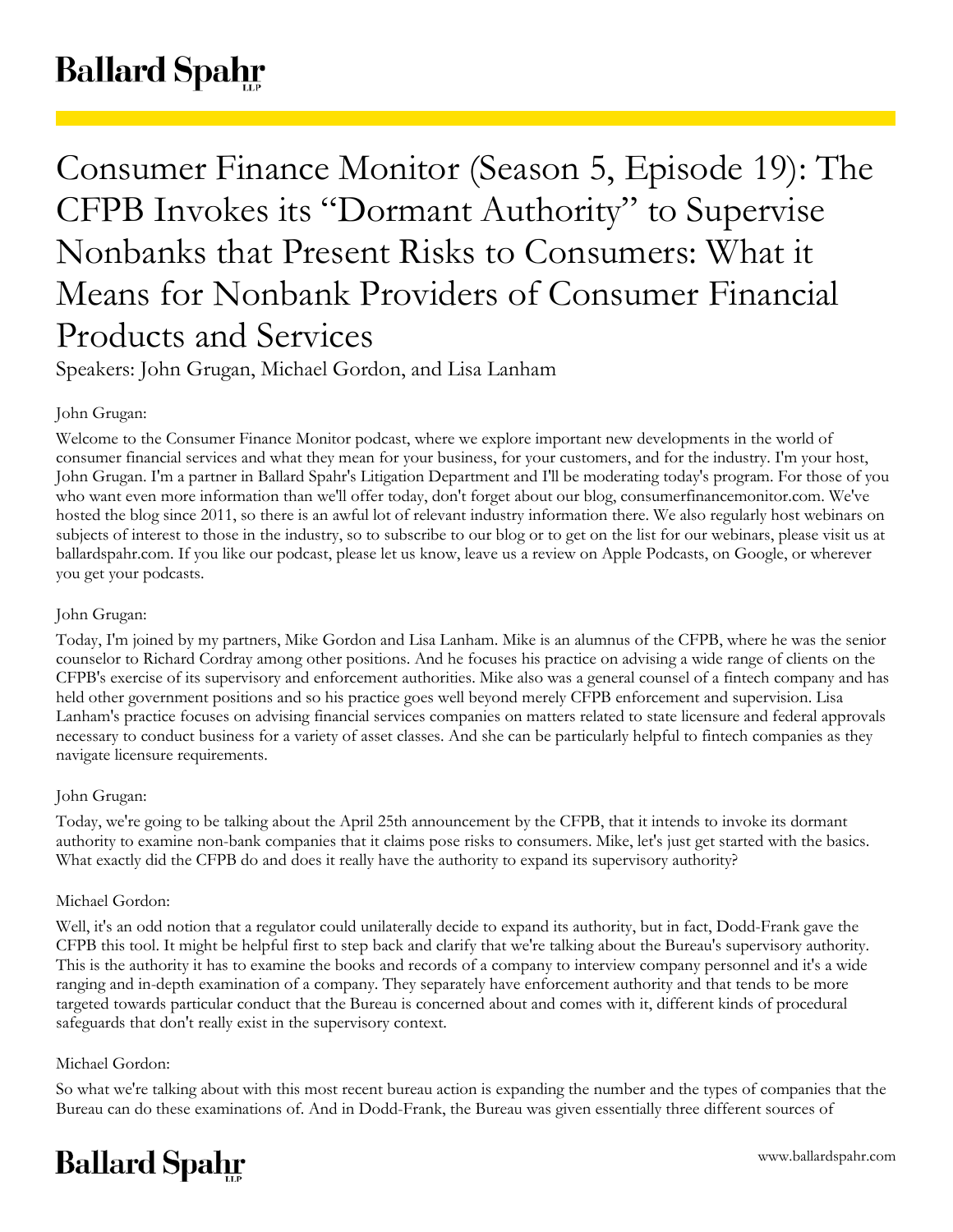authority for supervising entities, and it was divided initially by marketplace and industry. In the statute, the Bureau was given examination authority or supervisory authority over large banks, banks with \$10 billion in assets or greater. And then, a number of non-banks that were deemed important at the time by Congress, such as mortgage companies, payday lenders, and private student lenders.

# Michael Gordon:

So that was the supervisory jurisdiction that the Bureau had at its inception, but the statute allowed the Bureau to expand that in two ways. The first way is by passing a rule, saying, "We are going to tackle a whole new industry." And this is called the larger participant rule. And it allows the Bureau to identify an industry, set thresholds for which of the larger participants in that marketplace they're going to examine and it's subject to all the normal rulemaking procedures and notice and comment, etc. And they've invoked that authority on a number of occasions to expand their supervisory jurisdiction to consumer reporting companies, debt collection companies, student loan servicing companies, auto finance companies, and international money transfers.

# Michael Gordon:

The last and final source of jurisdictional authority to supervise entities comes from a sort of a catchall that we're talking about today, that the Bureau hasn't really used yet. And so that's why it's news that the Bureau is invoking this, what we're calling a dormant authority. And this catchall basically says that the Bureau, in addition to these marketplaces that Congress identified and additional ones that the Bureau may have identified by rule making, also can supervise a non-bank that the Bureau has reasonable cause to determine is engaging in conduct that poses risks to consumers with regard to the offering of consumer financial services and products. And that's the authority that the Bureau is now announcing we're going to use.

# Michael Gordon:

And what I just read to you was language from the statute about what this risk-based authority is and there's not much more. There's a process in the statute for how it makes that determination, but there's any clear guidance on what kind of risks or how to gauge the risk that would trigger this new authority. And the Bureau isn't proposing a rule making where it's going to tell us more about how it's going to make that decision, it's just saying that we're going to start using this risk-based authority and if we see a company that we think is posing risk to consumers, we're going to assert our supervisory authority over them and conduct an exam.

#### John Grugan:

So Mike, how though in practice is that going to work? Is it just the CFPB's subjective sense of risk? I mean, there has to be some standard that it can resort to in order to determine whether a company is posing risks to consumers and therefore should be supervised, right?

#### Michael Gordon:

Well, there currently isn't one in the statute, the Bureau's not proposing to delineate one. And unless and until this gets litigated, I don't think the Bureau will be forced to do one. I mean, the short answer here is the Bureau's going to know it when they see it, they're going to decide if they want to use this authority and they're going to do so based on their perception of risk to consumers. The only thing the statute says, and that the Bureau echoed in its announcement about this so-called risk determination, is that there's a little bit of a procedural hurdle, which is they give notice to the company and the company has certain amount of time to respond. And in addition, it talks about the basis for the reasonable cause of risk, but it simply says that this reasonable cause can be based on things like consumer complaints and any other information that the Bureau has. And the Bureau listed several other categories, such as whistleblower complaints, litigation, information from other regulators, even press reports.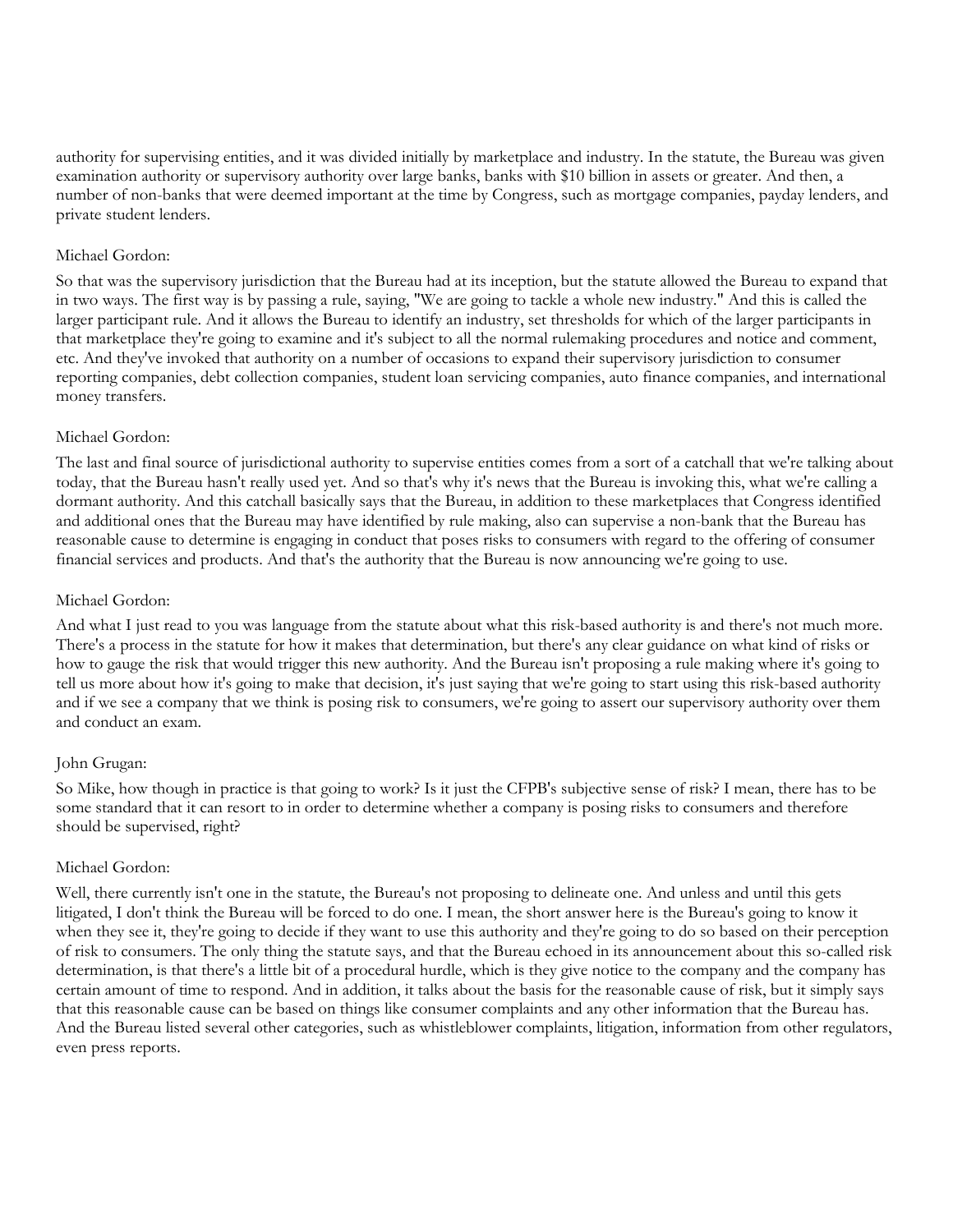#### Michael Gordon:

So it's really wide ranging, the information it could use to create this reasonable presumption or reasonable cause that there's requisite risk. And when I was at the Bureau, we passed a basic kind of procedural rule to talk about how this risk determination was going to be made, so it gives a company a chance to respond, but we never really invoked it to actually examine any particular company. It was not deemed necessary at that time, the Bureau had a lot of different industries to examine. And what I would note about the recent announcement by the Bureau that was perhaps the most surprising part of it, was not that you're just going to use this authority, but that they're going to make it public.

# Michael Gordon:

And the reason that's a surprise is because supervisory activity is traditionally highly confidential. When a bank or a non-bank is being examined by the Bureau, the Bureau doesn't talk about it and the supervised entity's not allowed to talk about it either. There are confidentiality rules of the Bureau, but in its announcement recently, the Bureau said, "We're going to change the rule that we had initially put out there in the early years of the Bureau to give the director the ability to publish the risk determination that we make when we're exerting this new authority." And that could include even naming the company that they've reached out to examine.

# Michael Gordon:

So think about that. I mean, where that leaves us is the Bureau can unilaterally decide which non-bank entity it thinks poses risk. It can do so based on any type of info, basically, including unsubstantiated consumer complaints or press reports. And then it can publicly describe this risky conduct and name the company, causing reputational harm perhaps before the exam has even started, much less any findings of a violation. So this public part of it, it was quite surprising and certainly has folks in the industry concerned. And I would add that the company that's targeted here, if they're named publicly, kind of has limited ability to defend itself because confidentiality rules still apply to the entities subject to supervision. So the Bureau's going to have an announcement about something risky you're doing, and you'll be very limited in what you can say in response, because you're not supposed to talk about supervisory activity.

#### John Grugan:

Well, I imagine that that will be part of any litigation that comes up, meaning that the companies due process rights, and other rights necessary to defend its own reputation, are being impaired, not to mention the fact that it shouldn't have been supervised in the first instance, but what does all this mean now for companies that are at risk of being examined by the CFPB?

# Michael Gordon:

Well, first I put it into the broader context of regulation in D.C. and in the states, where this is just part of a larger trend towards greater regulatory scrutiny over fintechs and other non-bank providers. Also, for this current leadership at the CFPB, I see it as part of inconsistent with Director Chopra's push to use every conceivable tool in the Bureau's toolkit, and to give him the ability to move quickly in order to encourage industry-wide change. If you think about the rule change that the Bureau's proposing, which would allow it to make public its concerns about a company, a real value to the Bureau in doing that is to send a signal to an entire industry about a practice, so that others are on notice that the Bureau is concerned.

#### Michael Gordon:

And in an environment where Director Chopra has to assume his term ends at the end of this presidential term, he has a limited amount of time to accomplish a lot of goals. And he wants to use every tool he can to encourage changes in behavior that he wants to see in these markets. He'll do that through enforcement actions, but he also does it very much through the bully pulpit, in speeches, and other guidance documents. And this is just one more tool, I think, to do that. Obviously, the companies that are choosing for exams will have quite a burden individually, but the fact that they will make their risk determinations public will send a signal to the Bureau that hopefully from their perspective will lead to changes industry-wide.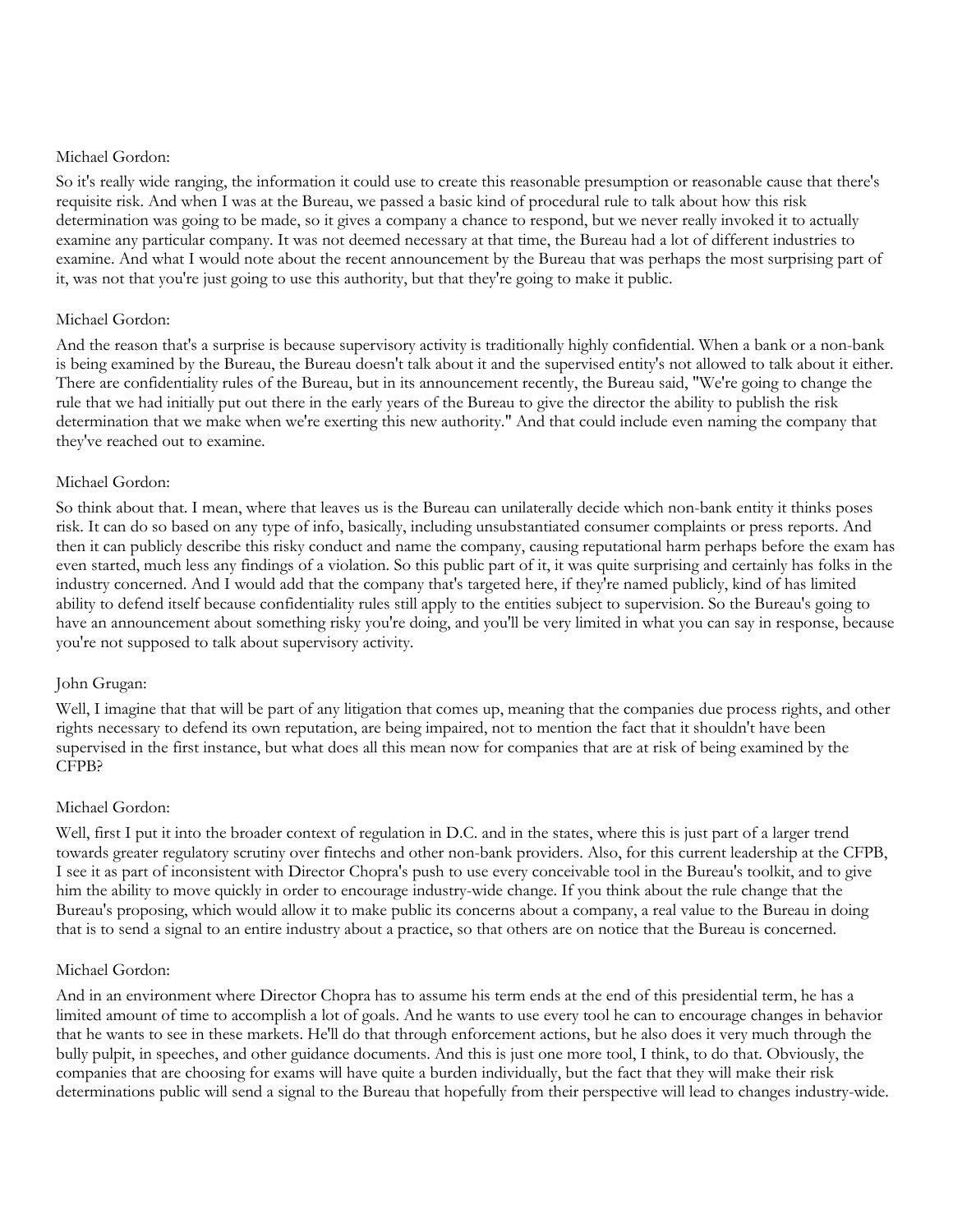# Michael Gordon:

So this new authority could be utilized against any covered provider of consumer financial products or services that isn't already subject to supervision. So if you were a provider of those services now, you could be subject to enforcement, but not supervision. And we know there's been tremendous growth and innovation in a variety of fintech marketplaces in recent years. And I think about the types of products or industries that could be affected here, I think about potentially buy now, pay later, and other alternative credit products, all kinds of payments products and services, marketing, servicing, crypto, lead generation. I mean, the list goes on and on of actors in the consumer financial marketplace that aren't currently supervised.

# Michael Gordon:

And the Bureau always will pick a few to make an example of, and to draw attention to practices that is concerned about. And so companies will have a very short notice period before which they're going to be subject to a CFPB exam. And these are those in-depth exams that I spoke about earlier. Some licensed financial services providers might have already experienced state law exams or by a state regulator, but without getting into the details, I will just say in short, it's been my experience that a CFPB exam can be quite different from a state regulator exam, and it can be more wide ranging and intrusive.

# Lisa Lanham:

And just jumping in here from the state perspective, I would tend to agree with that. In my practice, I tend to see a lot of state examinations under your state licenses, and they just have a different tenor to them. Although I will say more often as of late, when it comes to these more unique products, there's this concept amongst the regulators that you can't innovate around regulations. So the exams, they kind of know what's going on. Within the non-bank financial institution space, we're seeing more targeted questions and tailored questions to really get at whether or not there's some of these arrangements in place and they're digging in. So it's been, especially when they smell somethings going on, like a non-bank financial institution with an alternative credit product, we've tended to notice that they're a little bit more biting and potentially even a little bit more adversarial in some of their responses and questions.

# John Grugan:

So, Mike, what should a company do now to prepare for a CFPB exam in the event that it is selected, that it's determined to pose sufficient risk?

# Michael Gordon:

Well, the first question I'd ask is, what can the company do to avoid being a CFPB target in the first place? And we advise companies all the time on this question, and it depends on a whole bunch of factors, including the nature of your business, the products and services you're providing, the CFPB's priorities at any given time, so that's sort of a general answer. A more specific answer sort of has to be tailored to the company and its own risk profile, but in general, I would say one thing to do that's always good kind of compliance hygiene and the Bureau is always focused on, is consumer complaints. These are often an early warning system for problems and companies can always review their complaints, so they know what concerns consumers have, can respond to those concerns and can make changes in the processes they have as needed.

#### Michael Gordon:

And I will say, one of the first things the Bureau will do when they do an exam is examine consumer complaints. So getting ahead of that is always a useful exercise, stay on top of those, monitor them, do the root cause analysis as necessary. But in general, preparedness for an exam is something you have to prepare well ahead for. Last-minute changes that you might make before the examiners walk on the door are not going to carry a lot of weight with the Bureau, so if you are subject to exam, you want to make sure you have the kind of compliance management system in place that the Bureau expects to see in regulated entities. And there's not a lot of mystery to the components of this, but it's a certain amount of work to put it in place and make sure it's tailored to your business. And it can be new to growing fintech companies that aren't used to these kinds of regulatory expectations.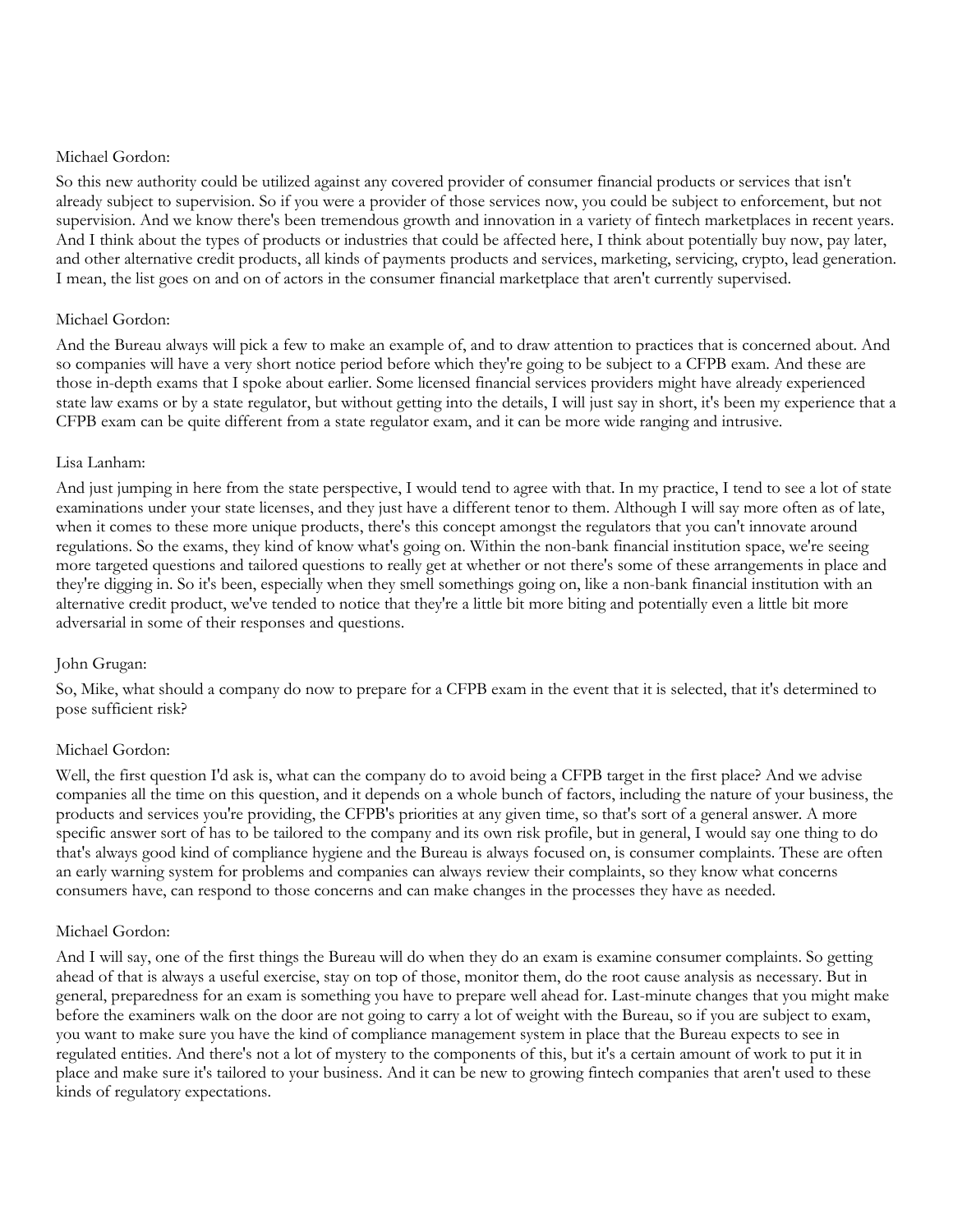# Michael Gordon:

So a compliance management system in short is how a company learns about its compliance responsibilities, ensures that the requirements are being followed and takes corrective action when necessary. And each compliance management system will vary based on the company's activities, but the common components include things like obviously policies and procedures, training, monitoring, or audit function, a consumer complaint response, and some level of board and management oversight, which is something the Bureau from day one has made a priority. They want accountability for the compliance function at the top of the house. And I've helped a number of small and large companies ensure that they have appropriate compliance management systems in place and they're prepared for an exam.

# Michael Gordon:

And of course, larger, more complex institutions are expected to have more robust compliance management systems than small entities. The key is risk management. And it's a risk-focused exercise based on the risk profile of your company, but there is an expectation the Bureau has about the way it's going to look and we have a lot of experience helping companies get prepared in that regard. And then, the last thing I would say that companies can do now is, aside from minding their own house, is pay close attention to what the Bureau's doing. Companies should monitor what the CFPB is doing and what they care about. This doesn't include only the formal risk determinations that may come out as a result of this rule change, but all their other actions and statements that indicate what practices they're really concerned about.

# John Grugan:

Lisa, Mike mentioned a little bit ago that one of the risk factors that the Bureau might consider is state enforcement activity. And you alluded to this a little bit just a second ago, but have the states been focused on examining non-bank financial institutions?

# Lisa Lanham:

They have been, and not always in the context of a traditional state exam. We're certainly seeing questions out of state exam materials for licensed entities that really dig into whether or not somebody has a bank partner and what control over the bank partner that non-bank entity has. We've been seeing that, but we've also been seeing things like soft inquiries into the industry. Earlier on this year, towards the end of last year, Maine released something that a couple of people that we know of received. It was just a bunch of questions about what their business activities are and it just so happened that all of those entities that we knew of tended to be marketplace lenders. And so people offering more of a unique product and they're trying to solve an issue that banks have had with applications being streamlined and on a convenient platform.

#### Lisa Lanham:

They're really digging into this stuff, but even on the legislative front, I mean, you can tell that there's a heightened scrutiny of these alternative credit products. There's just this sense amongst the states, and at the federal level too, but amongst the states, that a lot of these products, because they're unique and they fall outside of traditional concepts of what would be covered under a statute or a regulation, that they're predatory. And that there's something that we need to watch out for and maybe be extra aware of and really question. So there's definitely been a focus from the states on these types of alternative credit products and how it is that we might get them regulated.

#### John Grugan:

So what impact do you think this announcement may have on state efforts to further regulate non-banks?

# Lisa Lanham:

So it's interesting. The states tend to always be looking towards the CFPB, it seems to me at least, as their lighthouse. And what's important to the CFPB is going to be important to them. So similar to what Mike was saying before, that companies for their compliance platforms really need to be looking at what the CFPB is saying and what leadership is talking about, I feel the